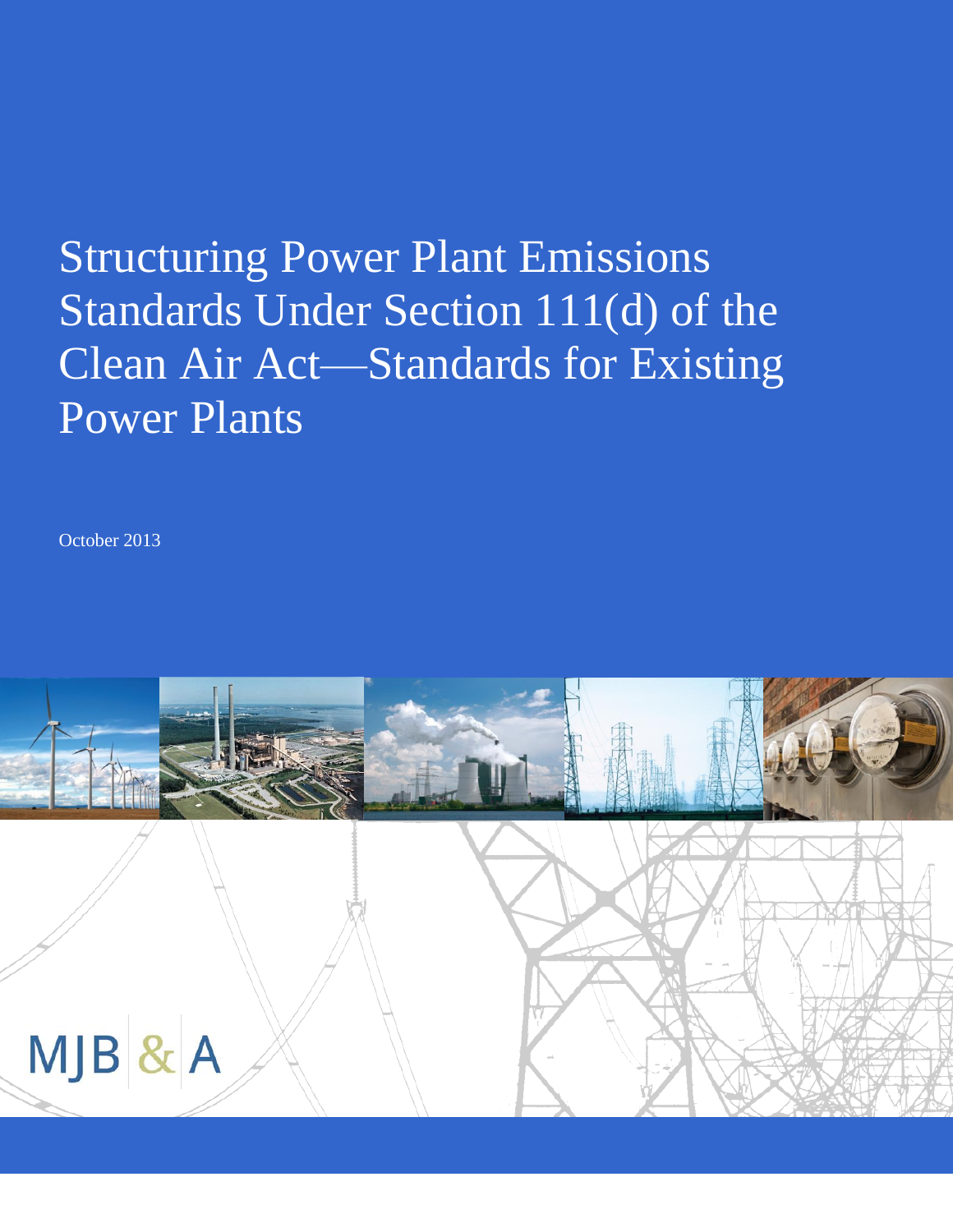#### **Foreword**

The electric power industry today is changing and modernizing with significant capital investments flowing to cleaner and smarter technologies, including lower carbon energy resources. As a result of these investments and market dynamics driven by abundant supplies of low cost natural gas and reduced demand for electricity, carbon emissions from the industry have fallen 10 percent from 2005 levels.

New carbon pollution rules being developed by the U.S. Environmental Protection Agency (EPA) should further accelerate this trend. President Obama has directed EPA to work expeditiously to develop carbon standards for the power sector, using its authority under section 111 of the Clean Air Act. In particular, the President directs EPA to develop options "that allow the use of market-based instruments, performance standards, and other regulatory flexibilities" to ensure that emissions are reduced at the lowest cost.

Consistent with the President's goal, I am pleased to offer the following whitepaper on behalf of a group of leading power companies on options for the design of carbon pollution standards for fossil fuel power plants. Our companies support the need to reduce the industry's carbon emissions and believe that the right policies can deliver meaningful emissions reductions while ensuring affordable and reliable power supplies to meet our nation's energy needs.

We urge EPA and the states to adopt market-based regulatory approaches that encourage companies to find cost-effective compliance solutions and recognize early investments to reduce their emissions. In designing such a system, all generating facilities, regardless of age or fuel type, should be subject to the same economic incentives based on their carbon emissions. EPA has significant discretion under section 111 in determining both the appropriate level of the standards for existing power plants, as well as the form of the regulations. We believe EPA should work in cooperation with the states to develop cost-effective, pragmatic policy approaches based on proven market-based regulatory approaches.

The electric power sector is the most capital-intensive industry in the United States, and experience has shown that flexible, market-based solutions have been highly effective (and cost-effective) in transitioning to cleaner energy technologies. We look forward to continued engagement with EPA and other stakeholders on the development of the carbon pollution rules.

Michael J. Bradley Executive Director The Clean Energy Group's Clean Air Policy Initiative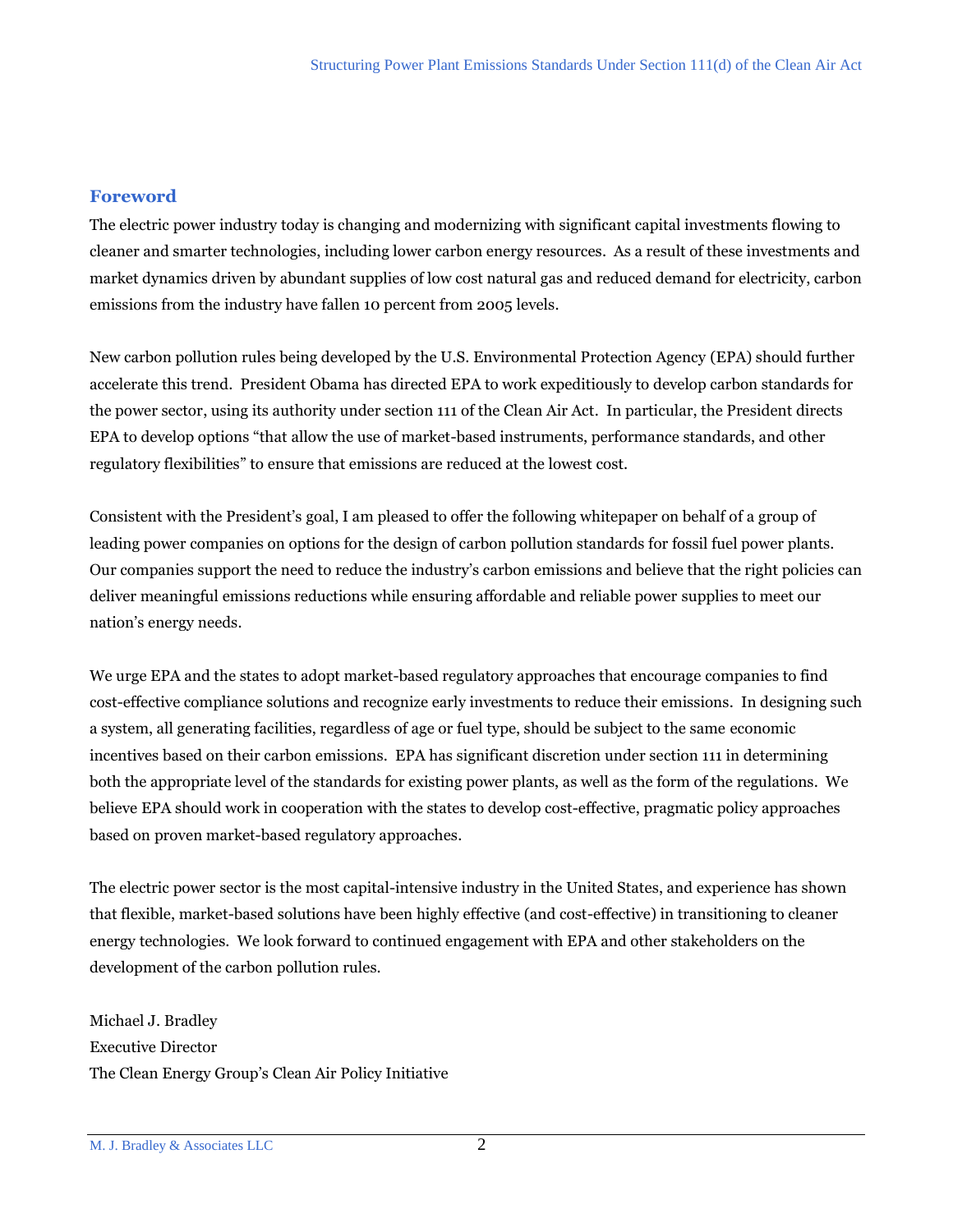#### **Acknowledgements**

The following report was prepared on behalf of the following electric companies dedicated to responsible energy and environmental stewardship. The participating companies (listed below) are some of the nation's largest generators of electricity, with over 130,000 megawatts of electric generating capacity (including 80,000 megawatts of fossil generating capacity) throughout the U.S.

Austin Energy Calpine Corporation Exelon Corporation National Grid New York Power Authority NextEra Energy Public Service Enterprise Group (PSEG) Seattle City Light

#### **REPORT AUTHOR**

Christopher E. Van Atten, M.J. Bradley & Associates LLC

For questions or comments about this report, please contact:

M.J. Bradley & Associates LLC 47 Junction Square Drive Concord, MA 01742 Telephone: 978 369 5533 E-mail: vanatten@mjbradley.com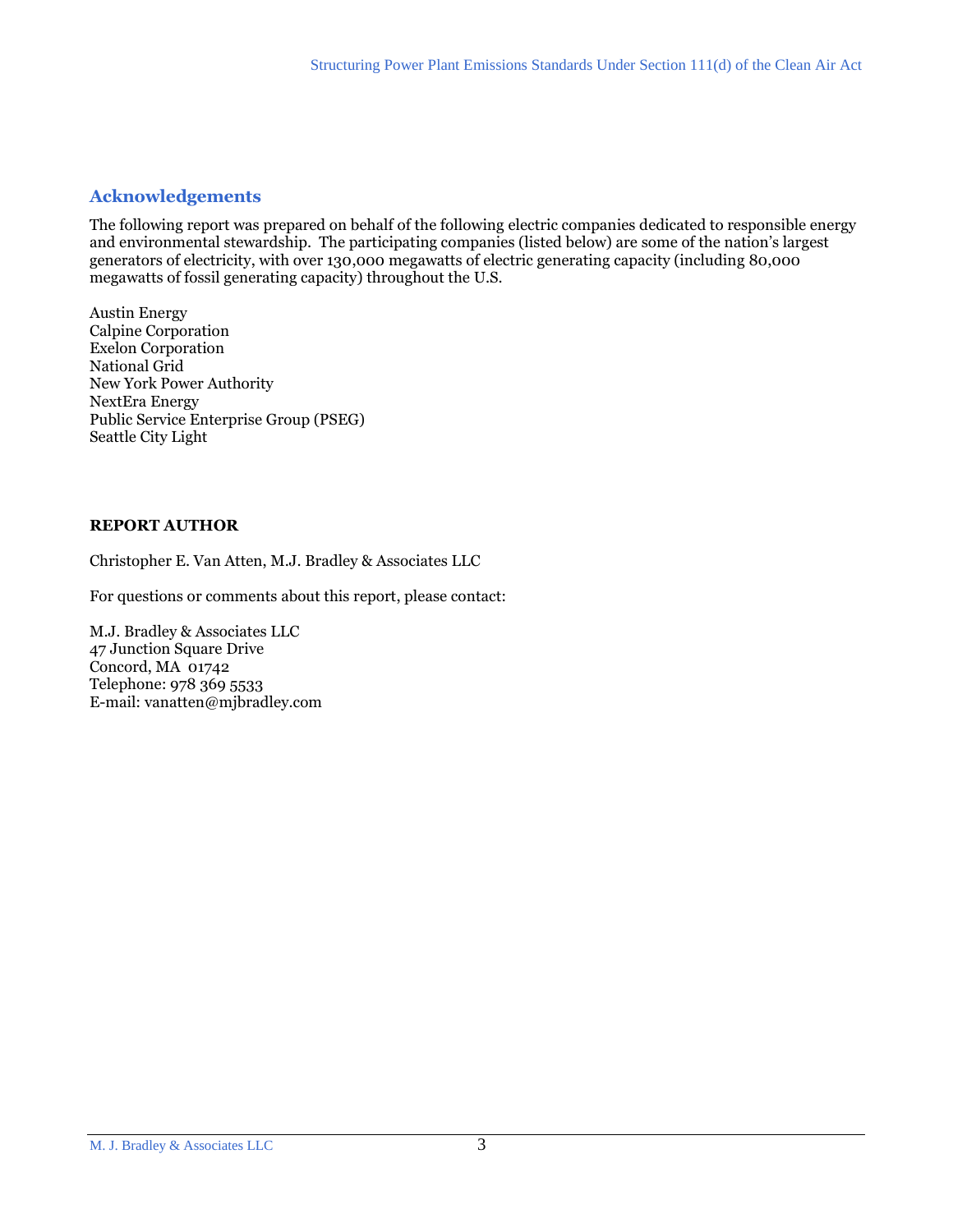# Introduction

There are a range of questions that EPA will need to address over the coming year as it develops greenhouse gas (GHG) performance standards for existing power plants under section 111(d) of the Clean Air Act (CAA). Key questions that have received significant stakeholder attention concern the appropriate stringency of the standards and the technical basis for the standards. Separate from these questions, but essential to understanding the potential impact of the standards, are questions about the form of the standard and the compliance flexibility measures allowed either by EPA or through state compliance plans. This discussion paper provides background on the CAA requirements for the regulation of GHGs for power plants and examines the potential form of the standard for existing sources, highlighting the potential pros and cons of different approaches.

# I. Section 111 of the Clean Air Act

Section 111 of the CAA directs EPA to establish emissions standards for stationary sources of air pollution that "may reasonably be anticipated to endanger public health or welfare." Section 111(b) details EPA's authority to regulate new and modified sources. Section 111(d) establishes a process for EPA and states to regulate existing sources. Section 111(b) and 111(d) are each discussed in turn.

# a. Section 111(b): New Sources

Section 111(b) directs EPA to establish emissions standards for *new* and *modified* sources of air pollution (e.g., fossil fuel-fired boilers). The term "standard of performance" is broadly defined as: "a standard for emissions of air pollutants which reflects the degree of emission limitation achievable through the application of the best system of emission reduction which (taking into account the cost of achieving such reduction and any non-air quality health and environmental impact and energy requirements) the Administrator determines has been adequately demonstrated."<sup>1</sup> Section 111 states that EPA may not prescribe a particular technological system that must be used by a new or modified source to comply with a NSPS. Rather, sources remain free to rely on any combination of measures it can demonstrate will achieve equivalent or greater control of emissions. Section 111(b) requires EPA to review standards for new and modified sources every eight years.

EPA has promulgated numerous section 111(b) standards, including standards for nitrogen oxides

 $1$  42 U.S.C. § 7411(a)(1).

M. J. Bradley & Associates LLC 4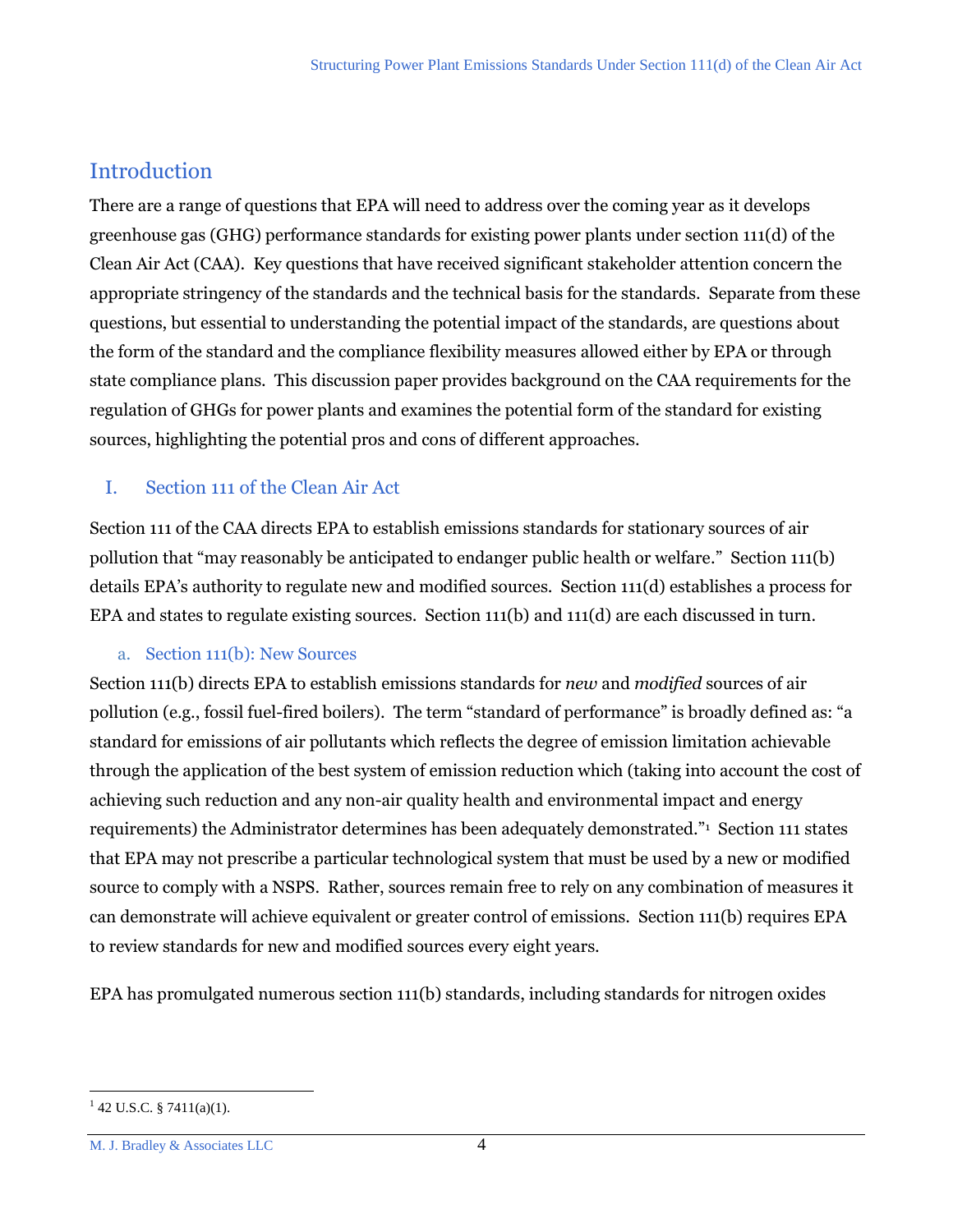(NOx), sulfur dioxide  $(SO<sub>2</sub>)$ , and particulate matter (PM) standards for new and modified EGUs.<sup>2</sup>

Although EPA originally proposed standards for new fossil fuel-fired EGUs on April 13, 2012,<sup>3</sup> EPA reproposed standards on September 20, 2013 consistent with President Obama's June 25, 2013 memo: "[i]n light of the information conveyed in more than two million comments on that proposal and ongoing developments in the industry, you have indicated EPA's intention to issue a new proposal. I therefore direct you to issue a new proposal by no later than September 20, 2013. I further direct you to issue a final rule in a timely fashion after considering all public comments, as appropriate."4,5

### b. Section 111(d): Existing Sources

Once EPA establishes emissions standards for new and modified sources within a given category, section 111(d) directs EPA to establish standards for existing sources. Section 111(d), which has rarely been triggered, requires regulation of existing sources only where the pollutant in question is neither (1) a "criteria" air pollutant subject to national ambient air quality standards (NAAQS), nor (2) a toxic air pollutant regulated under section 112 of the CAA (e.g., mercury).<sup>6</sup> GHGs fall within this category. Because of the narrow applicability of section 111(d), there is limited regulatory precedent for this section of the Act and no direct case law.

Section 111(d) uses a different mechanism in regulating existing sources than section 111(b) uses for new and modified sources. Instead of giving EPA direct authority to set national standards applicable to existing sources, section 111(d) requires EPA to issue regulations establishing "a procedure" similar to the State Implementation Plan (SIP) process for regulating criteria pollutants subject to NAAQS. According to the Act, each state must submit a plan that (1) "establishes standards of performance" for the existing sources in the category, and (2) "provides for [their] implementation and enforcement." Section  $111(d)(1)$  further states that the regulations have to allow each state "to take into consideration, among other factors, the remaining useful life of the existing source to which such standard applies." These state plans must be submitted to EPA for approval. In the event that a state

 $\overline{a}$ <sup>2</sup> For example, EPA promulgated revised NSPS for sulfur dioxide (SO<sub>2</sub>), nitrogen oxides (NOx), and particulate matter (PM) under section 111 for electric generating units (EGUs) (40 CFR part 60, subpart Da) in 2006 and 2012.

<sup>3</sup> The 2012 proposed standards would have require units greater than 25 megawatts (MW) to meet an output-based standard of 1,000 pounds of  $CO_2$  per megawatt-hour (lb  $CO_2/MWh$ ).

In President Obama's Memorandum to EPA, he directs EPA to address *modified* power plants at the same time EPA proposes and finalizes regulations for existing power plants.

 $<sup>5</sup>$  The White House: Office of the Press Secretary. Memorandum for the Administrator of the Environmental Protection Agency.</sup> Subject: Power Sector Carbon Pollution Standards. June 25, 2013.

 $6$  The Federalist Society published a White Paper in March 2013 arguing that EPA does not have authority to regulate GHG emissions from power plants under section 111(d) because electric generating facilities are regulated under the section 112 air toxics program. Haun, William H. The Clean Air Act as an Obstacle to the Environmental Protection Agency's Anticipated Attempt to Regulate Greenhouse Gas Emissions from Existing Power Plants. March 2013.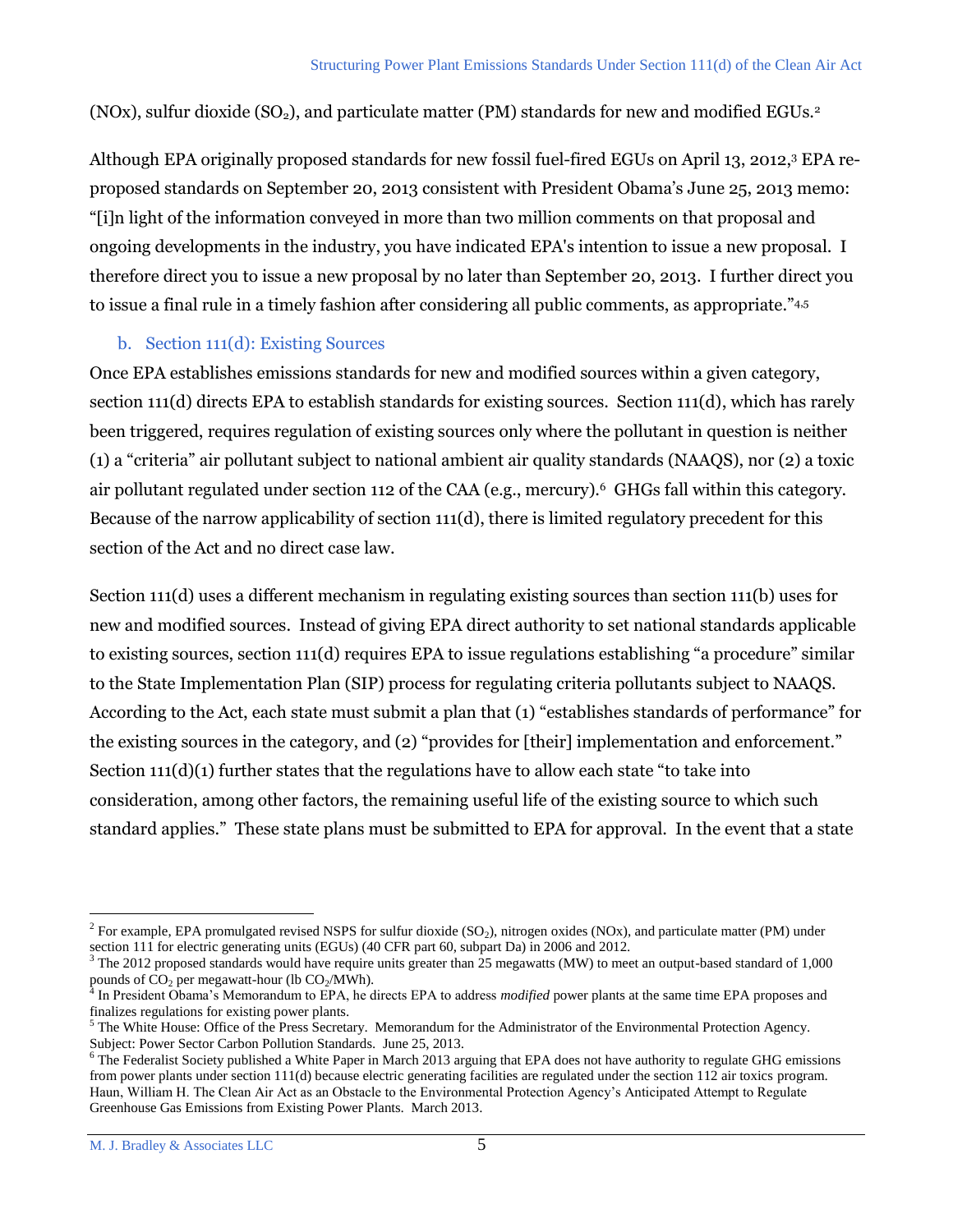does not adopt and submit a satisfactory plan, EPA has the authority to issue a federal plan covering the affected sources.<sup>7</sup>

In 1975, EPA issued generic section 111(d) regulations that established an implementation framework for existing sources.8 The regulations expressly state, however, that EPA may modify the framework as appropriate when proposing and promulgating the specific emission guideline that will apply to a particular category of existing sources. The framework regulations provide for EPA to issue an "emission guideline document" setting forth the performance level (called the "emission guideline") that reflects the "best system of emission reduction" for existing sources, which is the same language used to describe the standard required for new sources. However, both the statute and EPA's regulations implementing section 111(d) recognize that existing sources may not always have the capability to achieve the same levels of control at reasonable cost as new sources. Additionally, the statute and EPA's regulations in 40 CFR 60.24 authorize states and EPA to set less stringent standards or longer compliance schedules for a facility or class of facilities unless EPA specifies otherwise where warranted considering cost of control; useful life of the facilities; location or process design at a particular facility; physical impossibility of installing necessary control equipment; or other factors making less stringent limits or longer compliance schedules appropriate. When EPA reviews a state plan, it will have to approve any reasons for a less stringent standard.

Costs are considered in establishing section 111 standards—what some people call "existing source performance standards"—for a category or subcategory. EPA generally compares estimated costs and emission impacts of multiple, specific emission reduction options under consideration. As it evaluates available control strategies, EPA also has the authority to distinguish among "classes, types and sizes" of sources for purposes of regulating GHG emissions. For example, EPA has distinguished among fossil fuel-fired boilers on the basis of fuel types (e.g., coal, oil, natural gas) in past NSPS rulemakings. EPA could also establish separate standards by technology type (e.g., super-critical steam, sub-critical steam, or combined cycle). EPA also has significant discretion to determine the appropriate level for the standards.

On June 25, 2013, President Obama issued a memo establishing a schedule for EPA to issue proposed and final standards for existing power plants, as well as the state plans for implementing section 111(d) (see Figure 1 for a timeline): 9

 $7$  42 U.S.C. § 7411(d)(2).

<sup>8</sup> 40 C.F.R. §§60.20-60.24.

<sup>9</sup> The White House: Office of the Press Secretary. Memorandum for the Administrator of the Environmental Protection Agency. Subject: Power Sector Carbon Pollution Standards. June 25, 2013.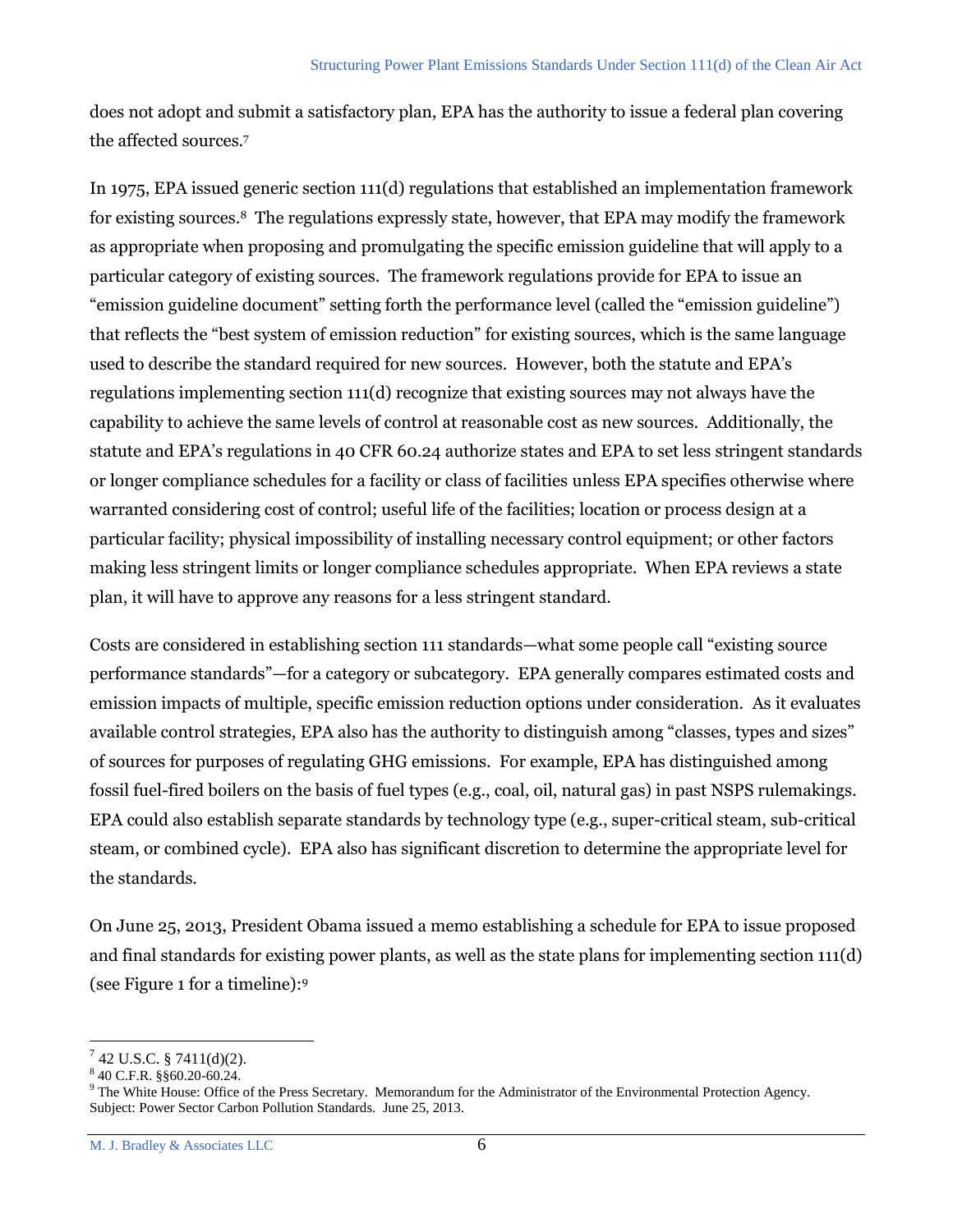- (i) issue proposed carbon pollution standards, regulations, or guidelines, as appropriate, for modified, reconstructed, and existing power plants by no later than June 1, 2014;
- (ii) issue final standards, regulations, or guidelines, as appropriate, for modified, reconstructed, and existing power plants by no later than June 1, 2015; and
- (iii) include in the guidelines addressing existing power plants a requirement that States submit to EPA the implementation plans required under section 111(d) of the Clean Air Act and its implementing regulations by no later than June 30, 2016.



# Figure 1. GHG NSPS Rulemaking Schedule

# II. Policy Options: Standards for Existing Sources

The rulemaking process under section 111(d) can be divided into two basic steps: (1) establishing the standards of performance; and (2) defining the form of the standard and options for compliance flexibility.

As described above, EPA's general implementing regulations for section 111(d) direct EPA to first establish "emissions guidelines," prescribing minimum thresholds for each state in developing their state plan. EPA's guidelines must be supported by a description of the systems of reduction, including the expected time to design, install, and start the identified systems. The regulations also allow EPA to subcategorize performance standards and compliance timelines in the guidelines, with different standards or timelines for sources of different sizes, fuel types, and age when costs of control, physical limitations, or other factors make subcategorization appropriate.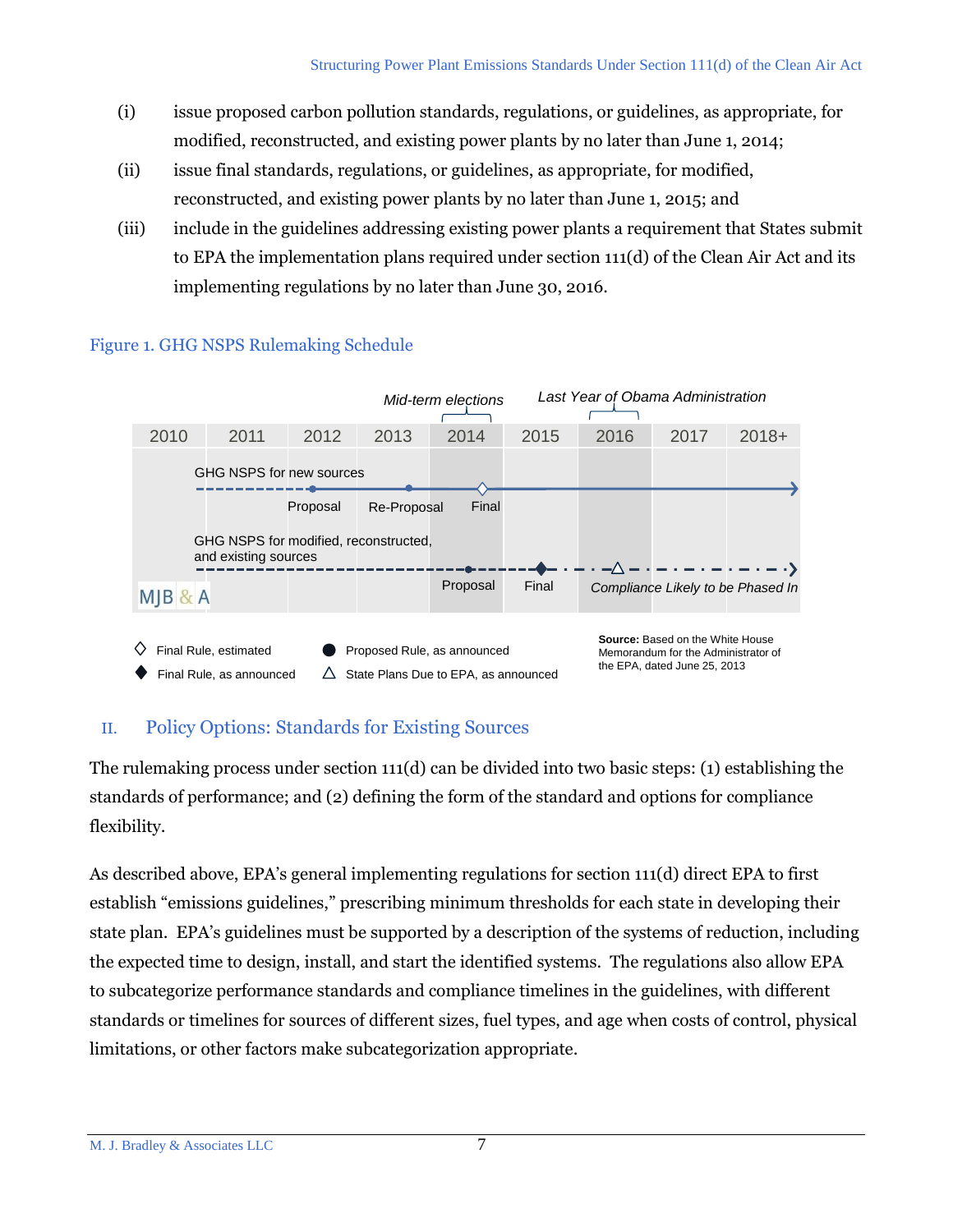Some stakeholders argue that EPA's authority in establishing its emissions guidelines for GHGs is limited to options within the "fence-line," and the only available technologies are those that improve unit efficiency and/or involve co-firing with natural gas or biomass, where available.

Others advocate standards based on measures that go beyond heat rate or efficiency improvements. For example, in determining the best system of emission reduction for existing power plants, the Natural Resources Defense Council (NRDC) recommends that EPA take into account the full range of opportunities that are available to reduce GHG emissions, including: generation efficiency improvements, fuel switching to lower carbon fuels, co-firing with natural gas or biomass, redispatch of the existing generating fleet, increasing renewables and nuclear generation, and end-use efficiency/demand response.<sup>10</sup>

This debate over the stringency of the NSPS standard is not the focus of this whitepaper, however. Rather, the discussion that follows focuses on the potential form of the standard and the pros and cons of different approaches.

### a. Compliance Options and State Flexibility

Section 111(d) requires that each state submit to EPA a plan for implementing and enforcing the emissions guidelines. The section 111(d) regulations require that "[state] emission standards shall be no less stringent than the corresponding emission guideline(s)…and final compliance shall be required as expeditiously as practicable but no later than the compliance times specified in [the guideline]."<sup>11</sup> However, in establishing the emissions guideline, there is nothing in section 111(d) that specifies the specific form that the standards must take. The basic options include:

- (1) plant-specific  $CO_2$  emissions standards (lb/MWh, lb/mmBtu) or heat rate standards (Btu/kwh) (performance standard with limited or no flexibility);
- (2)  $CO<sub>2</sub>$  emissions standards with the option of banking, averaging, and trading (performance standard with flexibility); or
- (3) State budget approach—with banking and trading.

Consistent with precedent, and the less flexible language of section 111(b), EPA's proposal for new fossil-fired EGUs suggests a plant-specific performance standard (lb/MWh) with no averaging or emissions trading among affected sources. However, it seems unlikely that EPA would adopt the same

<sup>&</sup>lt;sup>10</sup> NRDC. Closing the Power Plant Carbon Pollution Loophole: Smart Ways the Clean Air Act Can Clean Up America's Biggest Climate Polluters. March 2013.

 $11$  40 C.F.R. § 60.24(f).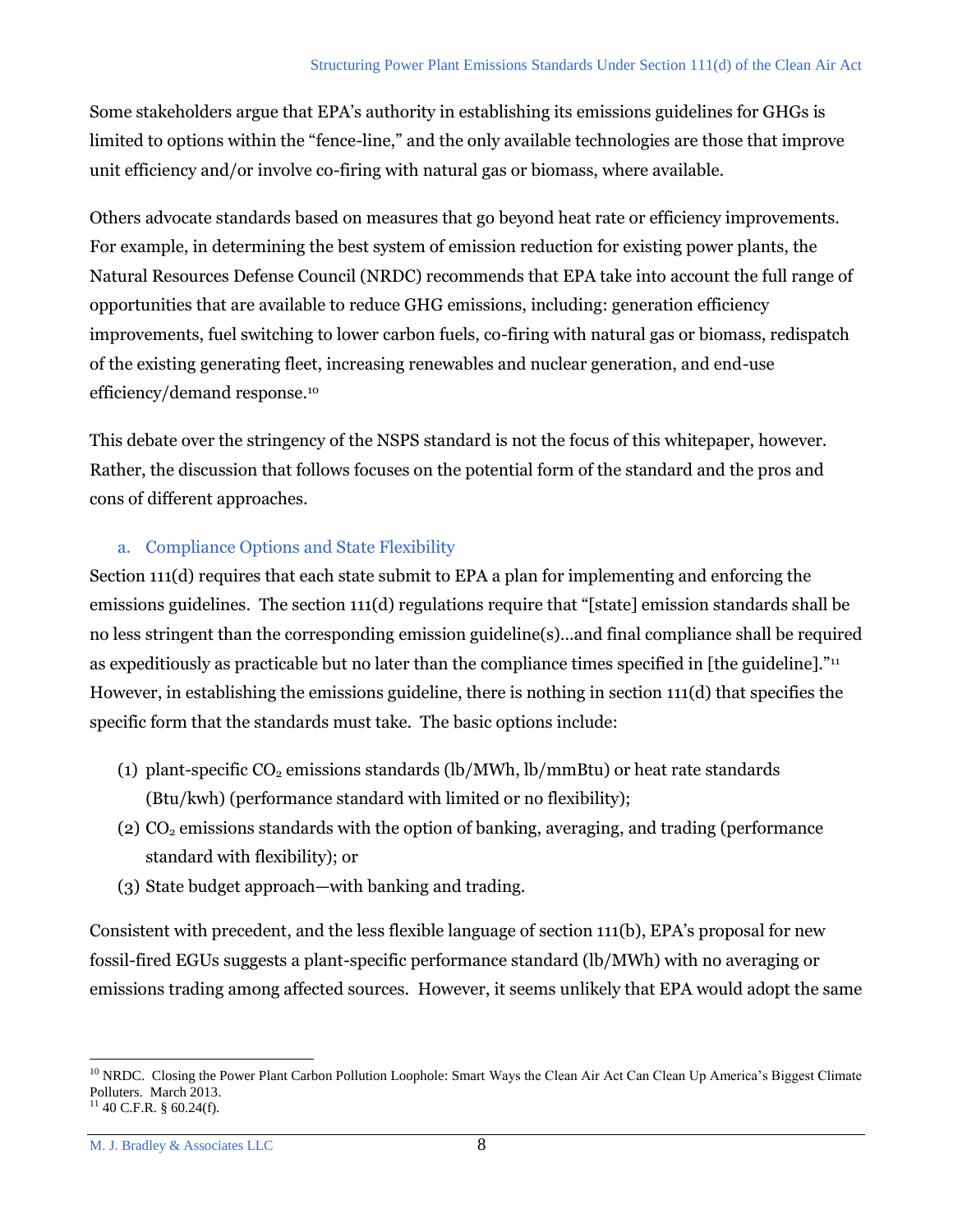approach for existing sources given the language of the statute and the potential cost savings from allowing compliance flexibility.

In general, courts give deference to an agency's interpretation of a statute if the language is ambiguous, as it is in section  $111(d)$ . Given the broad language of this section of the Act, several stakeholders have proposed a performance standard approach with flexibility (banking, averaging, and trading) allowed at the state level and facilitated through a model rule that would be proposed by EPA. Additionally, many stakeholders have expressed interest in EPA establishing a process by which state and regional cap-and-trade programs would be deemed equivalent to a performance standard.

# b. Examples of Past Approaches under the Clean Air Act

Over the years, EPA has relied on a wide variety of approaches under the Clean Air Act to regulate air pollution emissions from stationary sources including: (1) performance standards with limited or no flexibility under sections 111(b) and 112; (2) alternative compliance pathways that allow limited trading of emission credits; and (3) cap-and-trade programs under sections 111(d) and 110. The following section summarizes examples of each to help illustrate the options that are potentially available for regulating GHG emissions.

*Performance standard with no flexibility under section 111(b) (Subpart Da).* Electric utility steam generating units built after certain dates are subject to NSPS standards—Section 111(b)—for criteria air pollutants (40 CFR part 60, subpart Da), commonly known as the subpart Da standards. EPA amended the standards in February 2006 and again in February 2012. Subpart Da establishes ratebased performance standards or percent reduction standards:

- The particulate matter (PM) emission limit for new and reconstructed units is 11 nanograms per joule (ng/J) or 0.090 pound per megawatt hour (lb/MWh) gross energy output regardless of the type of fuel burned.
- The  $SO_2$  emission limit for new units 130 ng/J, or 1.0 lb/MWh gross energy output, or 97 percent reduction regardless of the type of fuel burned (with one exception).
- The NO<sub>x</sub> emission limit for new units is 88 ng/J or 0.70 lb/MWh gross energy output regardless of the type of fuel burned with one exception.

Subpart Da does not provide compliance flexibility. Each affected facility must comply with the applicable emissions limits specified in the rule.

*Performance standard with limited flexibility under Section 112 (MATS).* The Mercury and Air Toxics Standards (MATS), under section 112 of the CAA, establish PM, hydrochloric acid (HCl), and mercury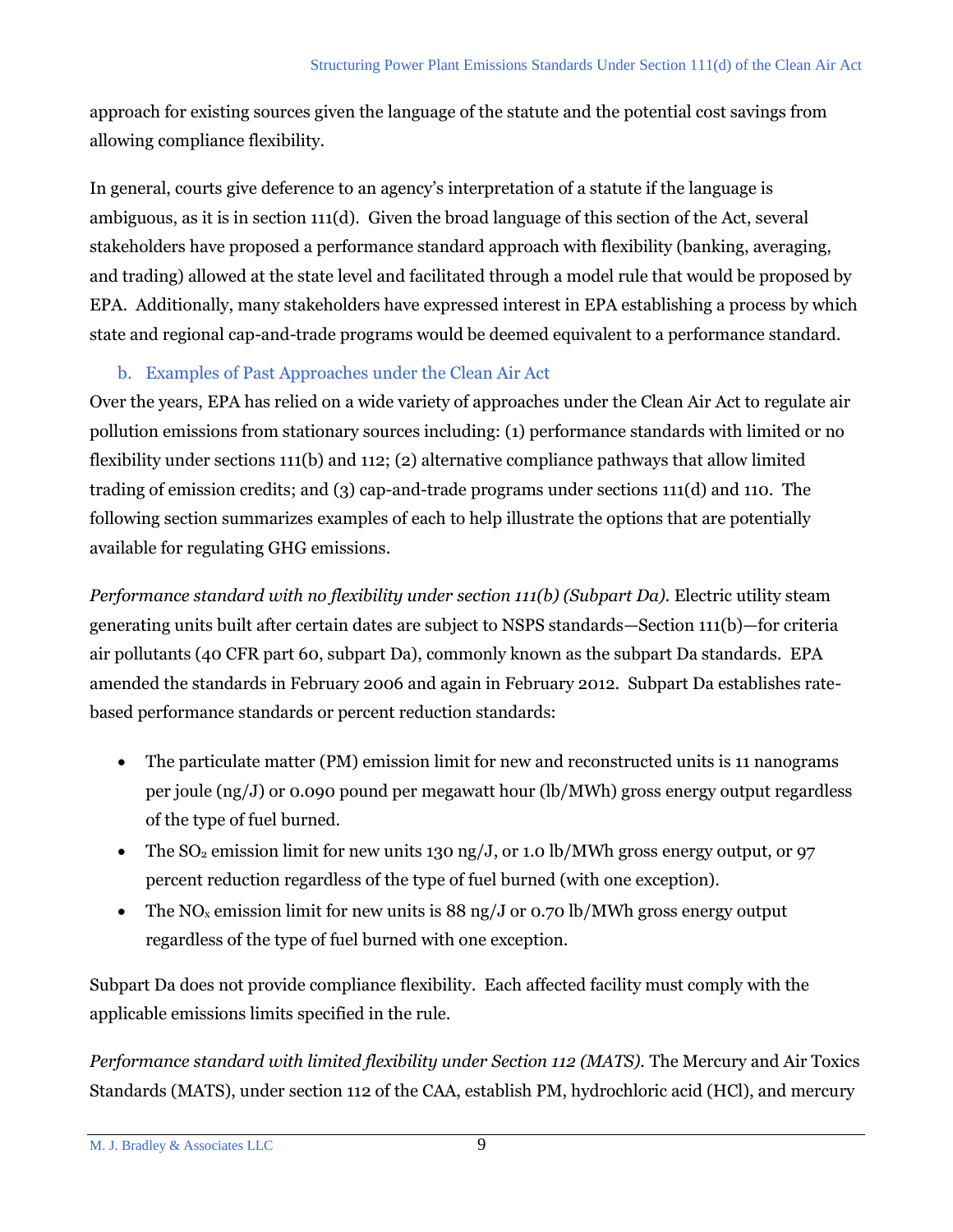emissions standards for coal- and oil-fired power plants. The standards apply to new and existing power plants and are expressed as both input-based (lb/MMBtu) and output-based (lb/MWh) standards. In demonstrating compliance, plant owners can average their emissions across individual boilers at the same facility and within the same subcategory, providing a *limited* degree of compliance flexibility.

*Limited trading of NOx credits under Section 111(d) (Emissions Standards for Municipal Waste Combustors).*EPA promulgated NSPS standards for new and existing municipal waste combustor (MWC) units in 1995, including NOx emission standards for Large MWC units.<sup>12</sup> The NOx standards, expressed as a rate in parts per million per volume, are based on the performance achievable with the application of a selective noncatalytic reduction or SNCR system. The regulations include two flexible compliance options: (1) large MWC plants can use emissions averaging to demonstrate compliance for two or more existing MWC units located at the same facility (the combination of units included in an emissions averaging plan at an MWC plant must meet emission limits approximately 10 percent more stringent than the single unit emission requirements); and (2) EPA also allows states to establish a program for owners or operators of existing municipal waste combustor plants to trade NOx emission credits.

*Federal cap-and-trade program for mercury under Section 111(d) (Clean Air Mercury Rule).* In 2005, the Bush Administration issued the Clean Air Mercury Rule (CAMR), under section 111(d), capping mercury emissions from coal-fired power plants. EPA based its proposed emissions caps on an assessment of available controls, but defined the "best system of emission reductions" to be the cap-and-trade system designed to implement the reductions. 13 At the time, EPA argued that a capand-trade system was the most cost-effective approach for limiting mercury emissions from the power sector. While the D.C. Circuit vacated CAMR, the court never reached the question of whether regulations under 111(d) could include a cap-and-trade program.

*Regional cap-and-trade program for NOx based on EPA model rule under Section 110 (NOx SIP Call).* The NOx SIP call, based on EPA's authority under section 110 of the CAA, established a regional cap-and-trade program for NOx emissions from power plants and industrial boilers in the Eastern

 $12$  40 CFR 60.50b-60.59b (new sources) and 60.30b-60.39b (existing sources)

<sup>&</sup>lt;sup>13</sup> At the time, there was an active debate over the commercial availability of mercury-specific controls, including activated carbon injection (ACI). According to EPA, in the final CAMR, "[ACI and other technologies] provide justification for a 2018 cap at a level below what is projected to be achieved from SO<sub>2</sub> and NOx reduction levels alone. Although EPA is optimistic that such controls may be available for use on some scale prior to 2018, it does not believe that such controls can be installed and operated on a national scale before that date."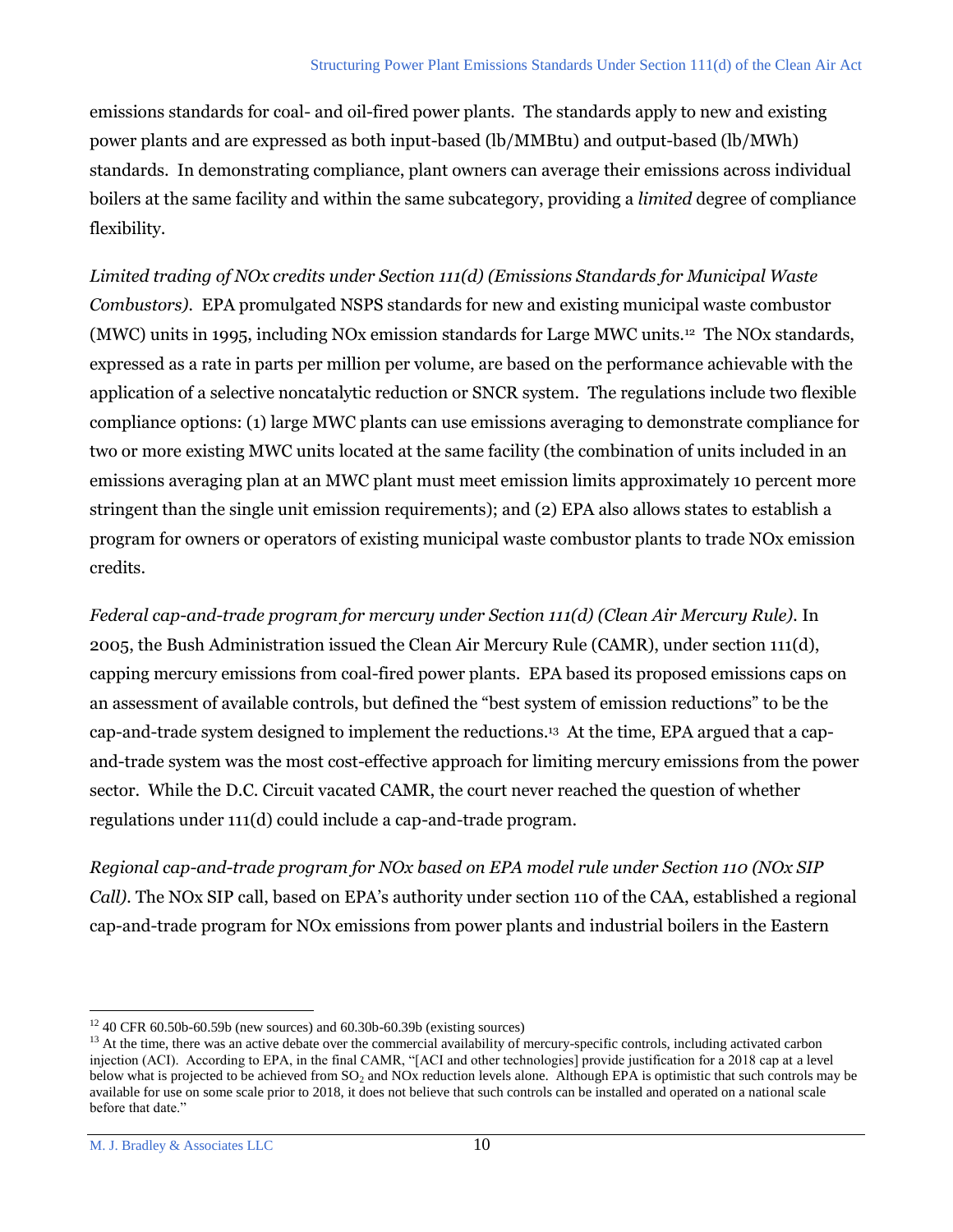U.S.<sup>14</sup> Similar to EPA's obligations under section 111(d), where states are required to develop an implementation plan, the NOx SIP call required states to submit a "SIP revision" prohibiting NOx emissions that were contributing to ozone nonattainment in neighboring states. In determining the appropriate level of emissions reductions, EPA conducted a technical analysis of the levels of NOx reductions that could be obtained by applying cost-effective and proven pollution control technologies (i.e., 0.15 lb/MMBtu for electric generating facilities). Specifically, EPA established state emissions budgets by using a 0.15 lb/MMBtu performance standard and the higher of 1995 or 1996 ozone season heat input data for each state. In establishing these budgets, EPA accounted for economic growth by adjusting the heat input data using state-specific growth factors derived from the Integrated Planning Model (IPM). For compliance with the state budget, states had the option of participating in a regional cap-and-trade program, based on a model rule developed by EPA.

#### c. Discussion of Different Approaches for Structuring a GHG Performance Standard

EPA faces a critical set of decisions in defining the regulatory structure under section 111(d). The structure of the standards will define the options that are available for complying with the rule, influence the overall costs of the program, and determine the incentives for capital deployment in one of the most capital intensive sectors of the economy. This paper examines three basic approaches for structuring a GHG standard for existing sources: (1) performance standard with limited or no flexibility; (2) performance standard with flexibility (averaging, banking, and trading); or (3) a state budget approach with banking and trading. There are trade-offs inherent in all of these approaches.

**Option 1 (performance standard with limited or no flexibility).** As described above, there is precedent under section 111(b) (standards for new and modified sources) for traditional, technologybased performance standards, expressed in lb/MWh.<sup>15</sup> Subpart Da, for example, includes standards for NOx, SO2, and PM. Outside of section 111, under the Prevention of Significant Deterioration (PSD) program, new power plants have been subject to technology-based performance standards for CO<sub>2</sub>.<sup>16</sup>

This command-and-control style regulation requires an affected facility to meet the standard or be subject to enforcement action. For GHG emissions, depending on the level of the standard, the options for compliance could include: (1) capital investments to improve plant efficiency; (2) operational changes that could potentially improve efficiency (e.g., operating at higher loads); (3) co-

<sup>&</sup>lt;sup>14</sup> U.S. EPA. Finding of Significant Contribution and Rulemaking for Certain States in the Ozone Transport Assessment Group Region for Purposes of Reducing Regional Transport of Ozone. October 1998.

<sup>&</sup>lt;sup>15</sup> EPA proposed an output-based greenhouse gas standard for new power plants and most stakeholders assume EPA will use the same for existing power plants.

<sup>&</sup>lt;sup>16</sup> For example, the Lake Side Power Plant in Utah (Block #2), a 629 MW natural gas combined-cycle power plant, is subject to a Best Available Control Technology (BACT) emissions limit of 950 lb of  $CO<sub>2</sub>/MWh$  (gross generation, 12-month rolling average basis). Rusty Ruby, Acting Executive Secretary, Utah Air Quality Board. Approval Order: Installation of Lake Side Block #2 at PacifiCorp's Lake Side Power Plant Project Number: N013031-0010. May 4, 2011.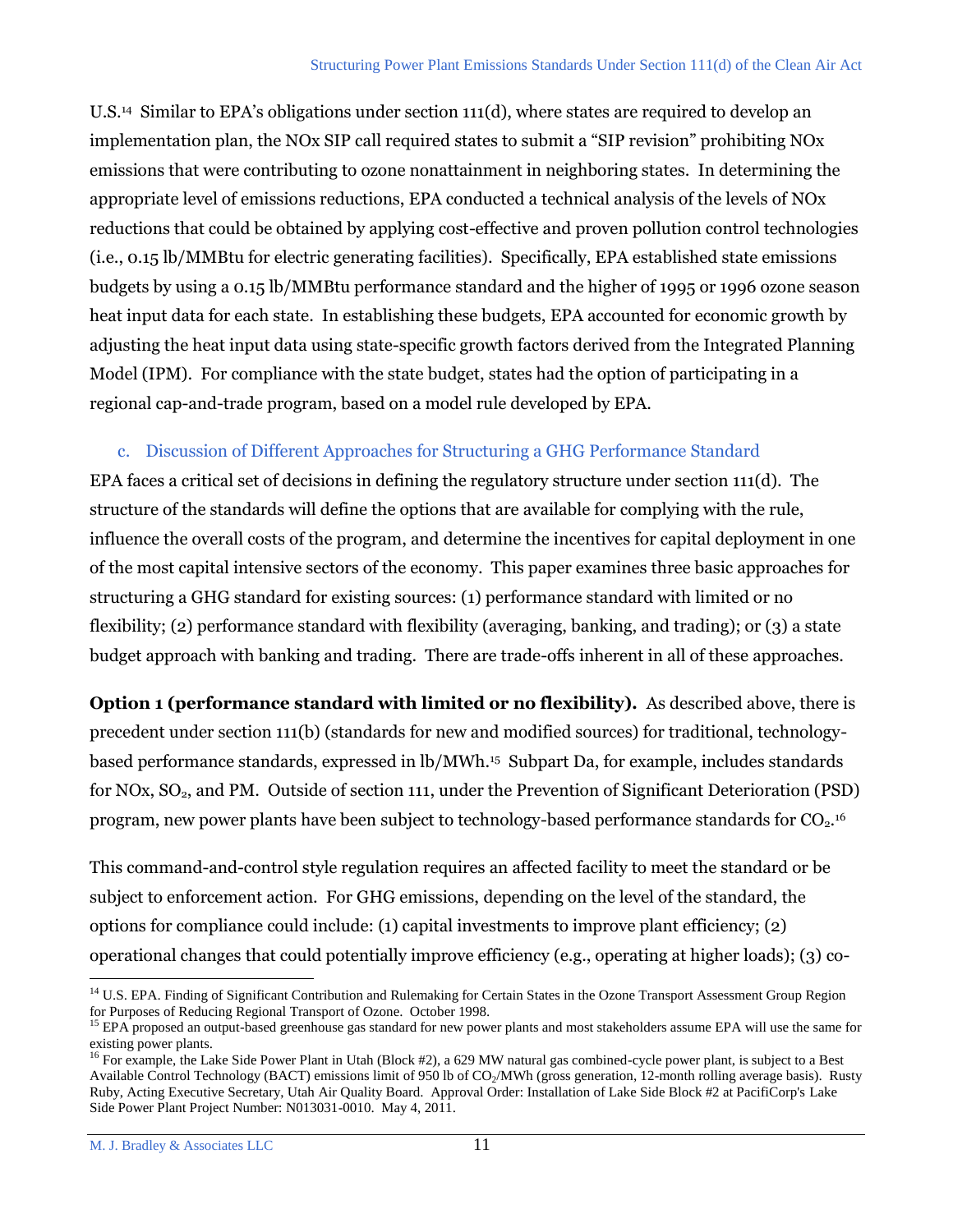firing with lower carbon fuels; (4) fuel switching; or (5) use of carbon capture technologies. With no additional flexibility, the owner of a generating facility might review these options and make the economic decision to retire the unit. Under a "no flexibility" scenario, there would be no opportunity for averaging across multiple plants or relying on GHG reduction credits. Under a "limited flexibility" scenario, in addition to the compliance options listed above, plant owners may be able to average emissions across individual boilers at the same facility (and within the same subcategory), as in the MATS rule and NSPS for municipal waste combustors.

For a performance standard with limited or no flexibility, the main decision that EPA would need to make would be the level of the standard(s) and any subcategorization (e.g., by fuel or technology). EPA would also need to make some relatively minor design choices, including: (1) whether to base the standard on gross MWhs or net MWhs;<sup>17</sup> (2) the method for monitoring  $CO<sub>2</sub>$  emissions (e.g., estimated based on fuel consumption or measured using CEMs); and (3) the averaging period.

The primary advantages of a performance standard with limited or no flexibility include the ease of administration and the predictability of the obligation. Power plants routinely monitor electric output and  $CO<sub>2</sub>$  emissions (or fuel consumption) and could readily compare their performance to the standard and demonstrate compliance. This option might arguably carry the least legal risk given EPA's past reliance on this framework.

However, there are several important disadvantages in adopting a performance standard with limited or no flexibility; first and foremost, would be the higher costs per ton of  $CO<sub>2</sub>$  reduced. Economic theory suggests that flexible, market-based compliance approaches can produce significant cost savings where marginal abatement costs vary among affected sources. For example, in a review of ten empirical studies, Dr. Thomas Tietenberg of Colby College found that command-and-control policies range in cost from 1.07 to 22.0 times that of the least-cost policy option.18 Researchers at Resources for the Future (RFF) modeled a theoretical NSPS policy for coal-fired power plants, using RFF's Haiku Electricity Market Model, and concluded that an "inflexible" performance standard increased the costs of the policy by \$3.5 billion per year, relative to a flexible performance standard that allowed trading around the standard and achieved the same level of emissions reductions.<sup>19</sup>

<sup>&</sup>lt;sup>17</sup> "Gross" MWhs are generally based on direct measurement of the electrical output from a generator. "Net" MWhs deduct the electrical power utilized at the plant by auxiliary equipment such as pumps, motors and pollution control devices.

<sup>&</sup>lt;sup>18</sup> Tietenberg, T. H. 1990. "Economic instruments for Environmental Regulation." Oxford Review of Economic Policy. 6:17-33.

<sup>&</sup>lt;sup>19</sup> Burtraw, Dallas; Paul, Anthony; and Woerman, Matt. Retail Electricity Price Savings from Compliance Flexibility in GHG Standards for Stationary Sources. July 2011.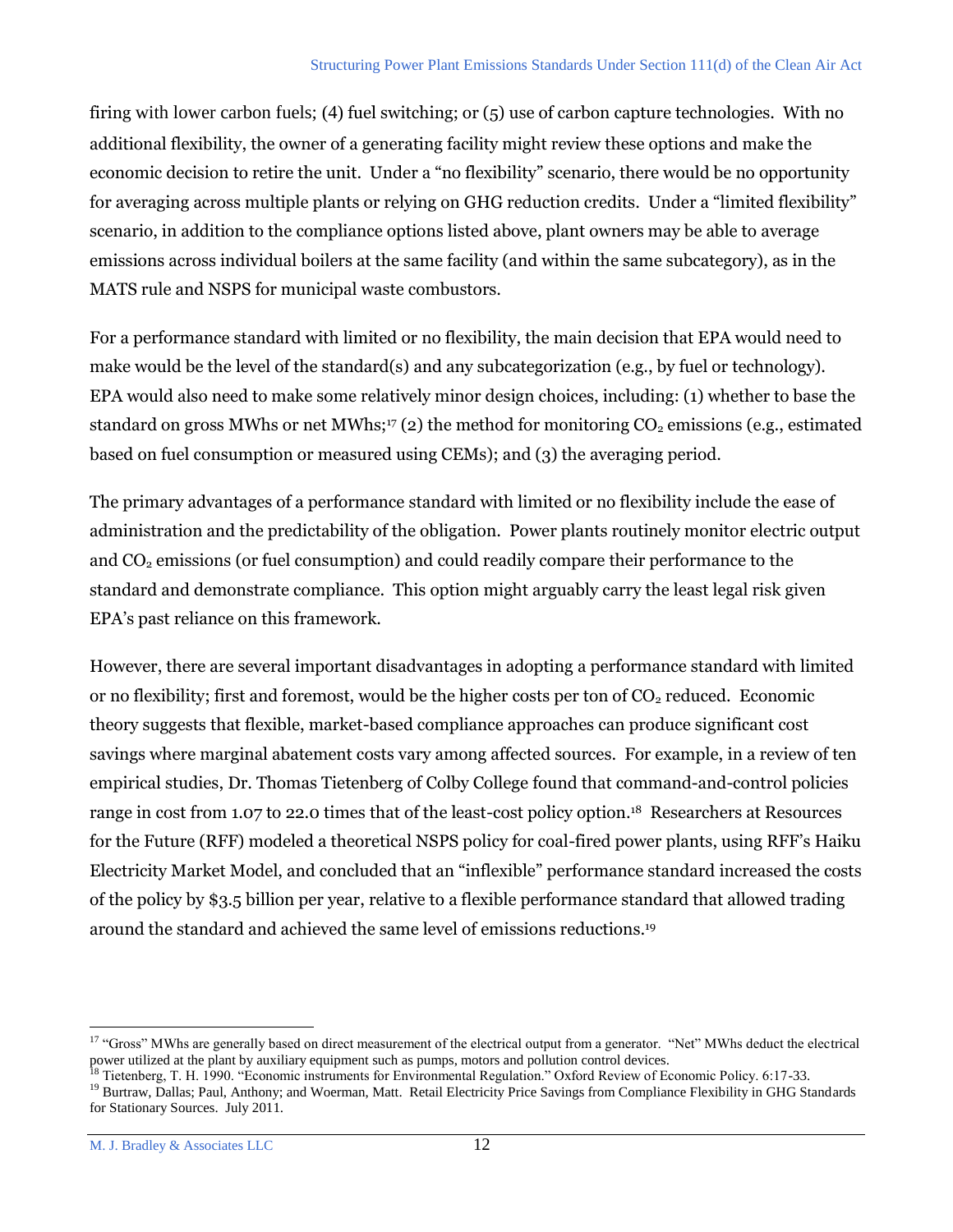Additionally, a performance standard with limited or no flexibility may constrain EPA in establishing the stringency of the program. With limited flexibility, such an approach would exceed any given costeffectiveness threshold before a more flexible compliance option and may require detailed plant-byplant reviews to establish a reasonably achievable set of standards. A performance standard with limited flexibility may also require a greater administrative burden as regulators and affected sources conduct unit- or plant-specific evaluations of potential efficiency improvements and/or co-firing opportunities. A performance standard also does not limit overall emissions because it does not constrain the use of fossil fuels in response to increases in electricity demand.

Based on past precedent, some would argue that a performance standard with limited flexibility is the most legally conservative approach that EPA could adopt. However, a very narrow reading of section 111, that fails to reflect the potential cost savings from a more flexible compliance approach, is certain to invite legal challenges from states and environmental stakeholders who will argue that it is appropriate to interpret the "best system of emission reduction" more broadly and argue that more significant and cost-effective reductions are achievable.

 $CO<sub>2</sub>$  molecules in the atmosphere mix uniformly over many decades; there are no local air quality concerns associated with  $CO_2$  emissions. As a result, there is no environmental benefit in forcing  $CO_2$ reductions at a specific power plant or within the borders of a specific state based on an inflexible performance standard. As discussed above, a performance standard with limited or no flexibility would be suboptimal in terms of reducing the total costs of mitigating GHG emissions.

**Option 2 (performance standard with flexibility).** A performance standard with flexibility (averaging, banking, and trading) is a market-based compliance mechanism designed around a lb/MWh emissions standard. Some describe it as two policies in one: (1) facilities that fail to meet the standard incur debits for every MWh of electricity they generate; and (2) facilities that perform below the level of the standard earn credits for every MWh of electricity they produce.20 For example, Figure 2 below illustrates a hypothetical coal plant that produces 70 MWh of electricity over the course of five days. Assuming a standard of 1,000 lb/MWh (0.5 ton/MWh), the plant would generate a compliance obligation of 35 tons over the five days: (Emission Rate – Standard) x Total MWhs.<sup>21</sup> In order to demonstrate compliance, this facility would need to average its emissions with a lower emitting plant within its fleet or purchase credits from a lower emitting facility. This trading of credits would then

<sup>&</sup>lt;sup>20</sup> Burtraw, Dallas; Fraas, Arthur; and Richardson, Nathan. Tradable Standards for Clean Air Act Carbon Policy. February 2012.

 $21$  In contrast, under a state-budget approach, this hypothetical coal plant would need to surrender an allowance for every ton of emissions generated (i.e., 70 tons).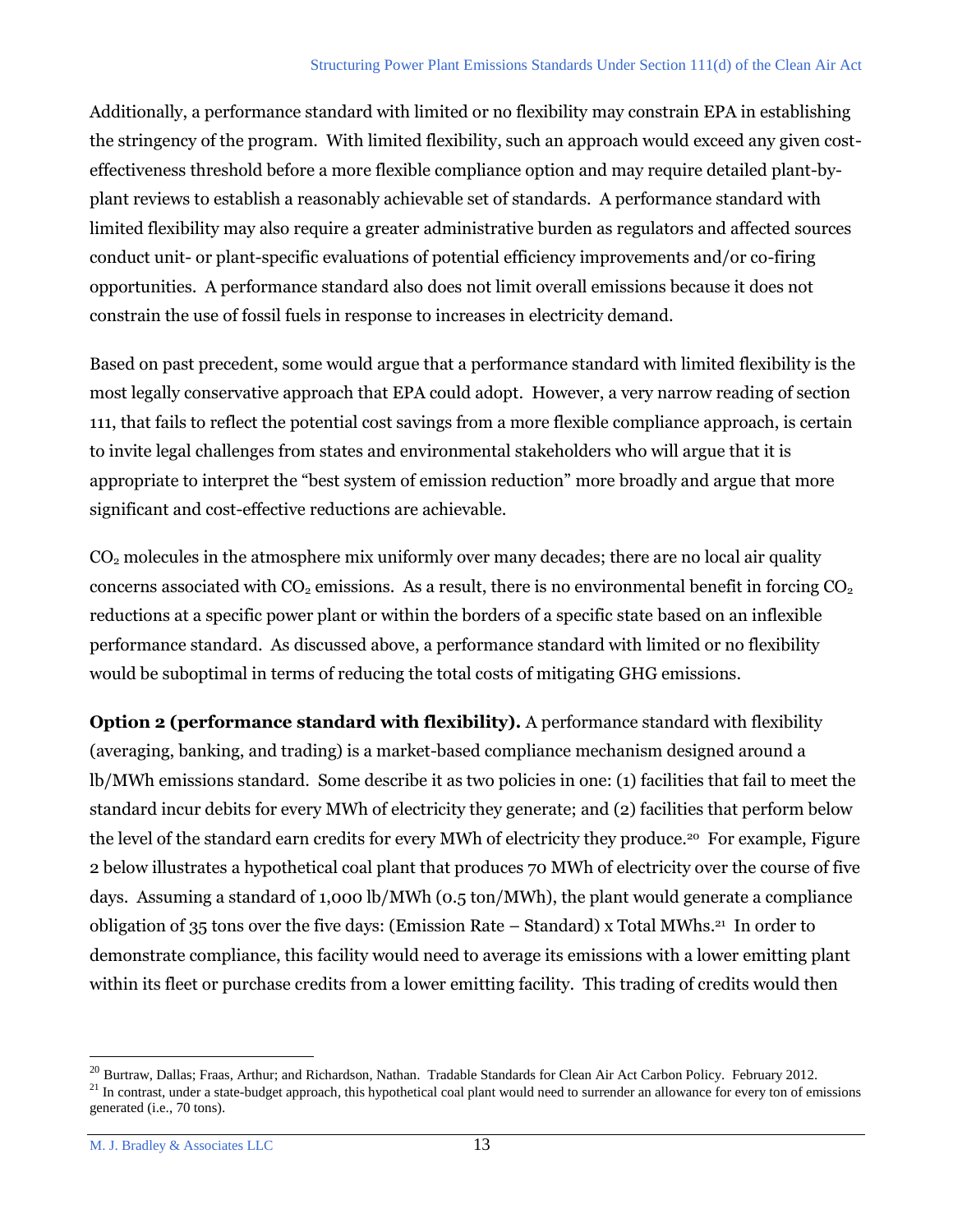reveal a market price for  $CO<sub>2</sub>$  to guide capital investment decisions. The hypothetical plant owner could also reduce its utilization to shrink its credit obligation.





A performance standard with flexibility introduces design elements that EPA or states would need to address, in addition to those described in the discussion of an *inflexible* performance standard. These added design decisions include: (1) whether averaging or trading is allowed across subcategories (assuming separate standards by subcategory); (2) whether and how credit is awarded to existing and/or incremental non-covered sources, including renewables, nuclear, and end-use efficiency; and (3) to what extent EPA facilitates the interstate trade of GHG credits by issuing a model rule for states to adopt, establishing compatible state rules and programs.

The primary advantage of a flexible performance standard is the reduced costs (superior costeffectiveness) relative to an inflexible performance standard. By allowing averaging and trading, the market would determine the most cost-effective combination of control strategies to meet the standard. This added compliance flexibility also addresses concerns that an individual plant or unit may be unable to meet a specific performance standard because of site-specific constraints. In the 2008 Advance Notice of Proposed Rulemaking (ANPR) for GHGs, EPA said that it might be possible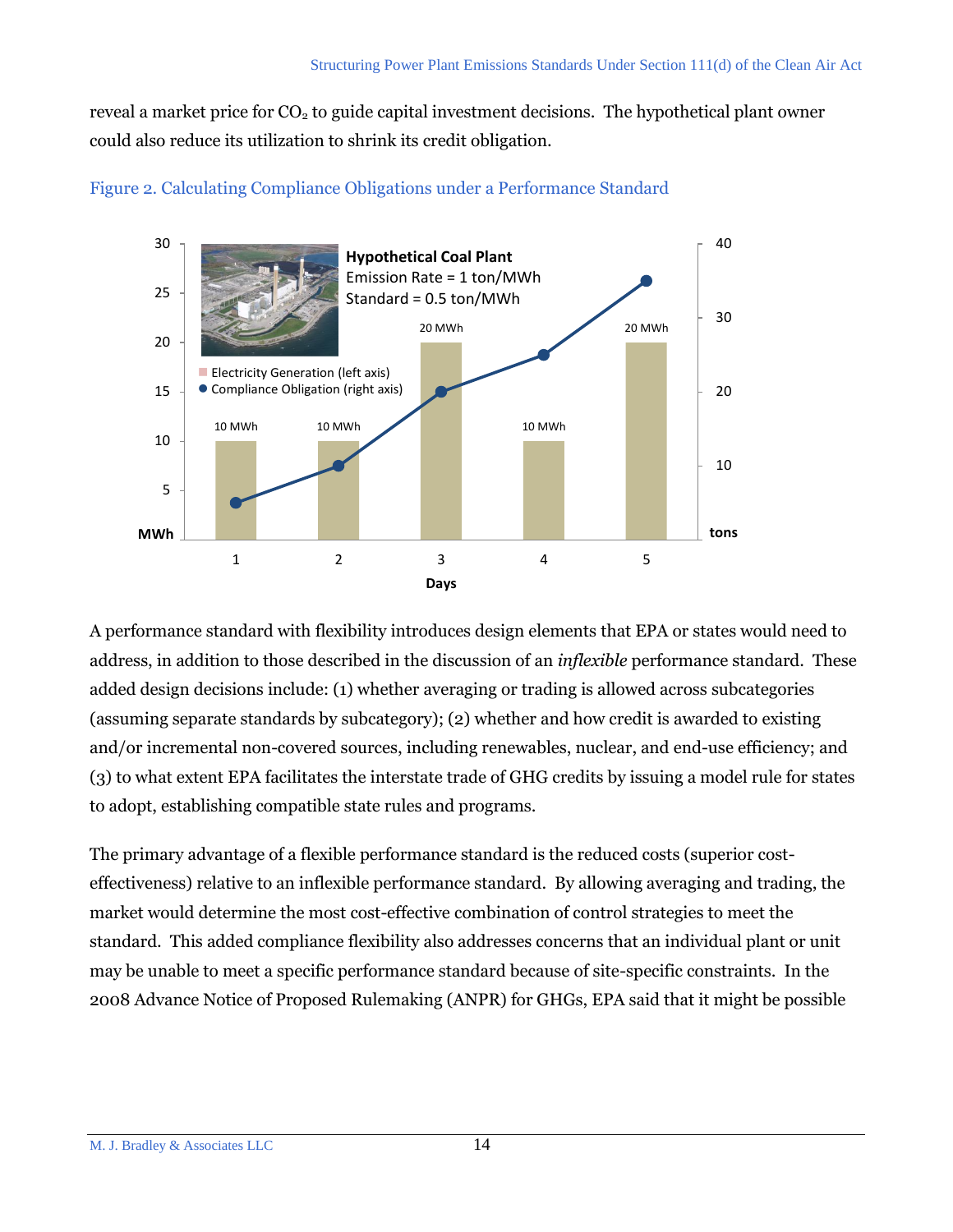to consider deeper reductions because of the cost savings associated with a flexible compliance approach.<sup>22</sup>

A flexible performance standard avoids placing a specific limit on emissions. Fossil generators could increase their electricity output and emissions, as long as they collectively satisfy the performance standard. This may be viewed as an advantage or a disadvantage, depending on the degree of certainty that a stakeholder is seeking around a specific GHG reduction goal. In theory, a performance standard could be set at a level that achieves an equivalent level of reductions as a cap, but in the end the level of emissions reductions will depend on the market response to the standard.<sup>23</sup>

No court has ruled on the legality of EPA providing compliance flexibility under section 111(d) and there is limited precedent for EPA, especially if EPA credits reductions from outside the source category. While there are examples of EPA allowing flexibility, such as trading for compliance under 111(d) (as in the standards for existing municipal solid waste combustors), stakeholders disagree on how much flexibility EPA can consider as it sets the emissions standards and how much compliance flexibility is legal under the Act. For example, some argue that if EPA allows compliance flexibility, more emissions reductions are achievable and cost-effective and, therefore, EPA must set a more stringent standard.<sup>24</sup> Others argue that EPA should set a performance standard consistent with past precedent and states should have the authority to allow compliance through a broad range of flexible compliance measures including demand side energy efficiency programs and renewable portfolio standard (RPS) programs. It is unclear how a court would interpret EPA's authority and obligation to set the standards and states' ability to allow compliance flexibility.

Another potential challenge with a flexible performance standard will be developing methodologies to account for and credit contributions from non-covered sources, such as energy efficiency, renewables, or nuclear generation. This raises legal as well as implementation questions. From a legal perspective, as noted above, if EPA allows non-covered sources to earn credits but does not consider that reduction potential as it establishes the level of the standard, it may face challenges from the environmental community that it did not consider the full range of measures to reduce emissions as it

 $\overline{a}$ <sup>22</sup> U.S. EPA. Advance Notice of Proposed Rulemaking: Regulating Greenhouse Gas Emissions under the Clean Air Act. Page 440. Signed July 11, 2008.

<sup>&</sup>lt;sup>23</sup> The U.S. Energy Information Administration (EIA) publishes an annual projection of energy production, consumption, and emissions, known as the Annual Energy Outlook. The most recent forecast (AEO2013) projects a reduction in the  $CO<sub>2</sub>$ intensity of the electric power sector in the U.S. Emissions per kilowatt hour of electricity production are projected to decline six percent beginning in 2016 (from 2012 levels), and remain below this level throughout the forecast (through 2040). Despite the projected improvement in the average emission rate, however, total emissions are projected to increase: eight percent by 2030 and 12.4 percent by 2040.

<sup>&</sup>lt;sup>24</sup> Ceronsky, Megan and Carbonell, Tomás. Section 111(d) of the Clean Air Act: The Legal Foundation for Strong, Flexible & Cost-Effective Carbon Pollution Standards for Existing Power Plants. October 2013.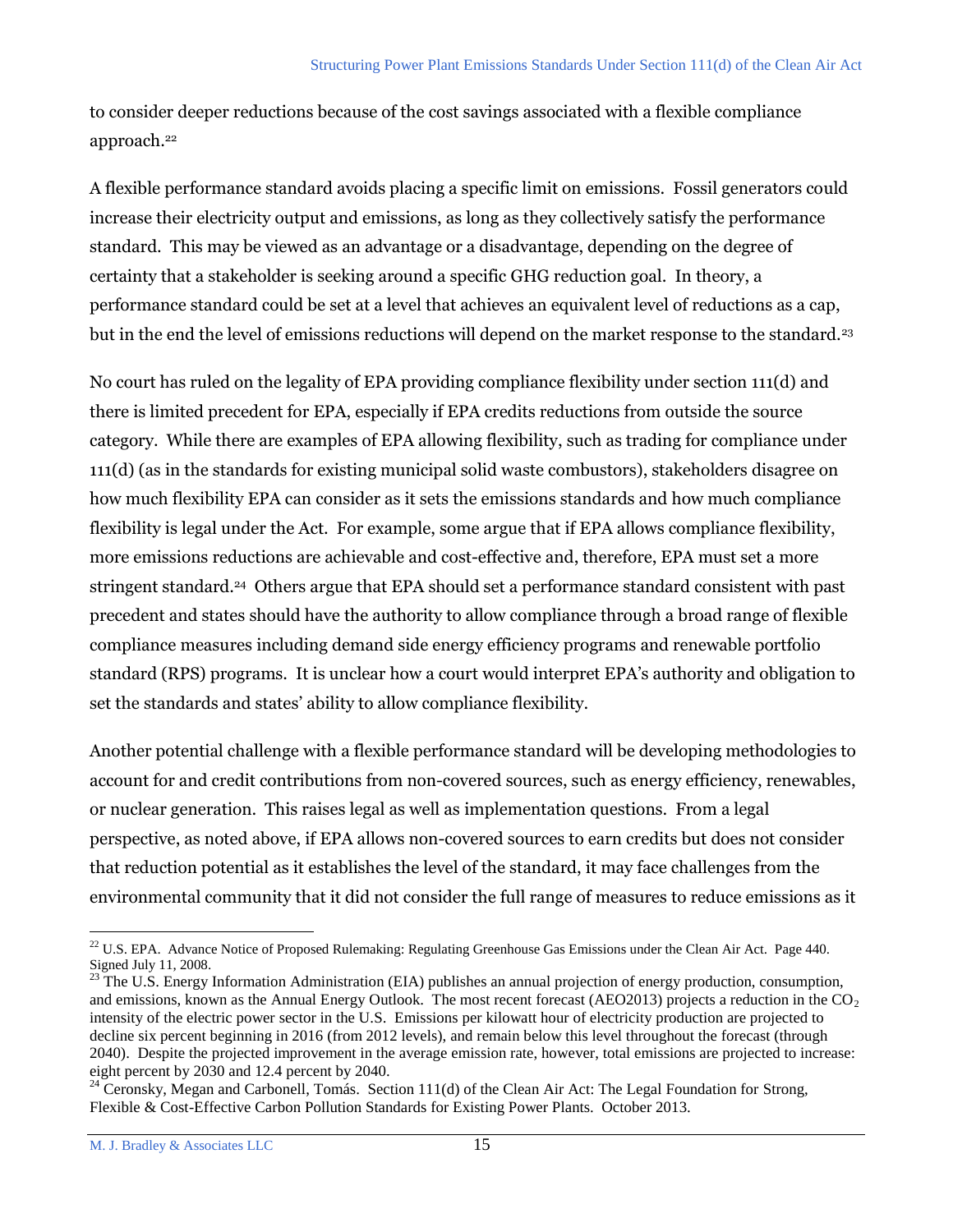set the standard. From an implementation perspective, to include non-covered sources, EPA would likely have to establish crediting protocols or guidance for states. In the guidance, EPA would have to: (1) define a baseline year from which to credit new capacity or incremental generation; (2) provide guidance on the appropriate rate at which to credit non-emitting generation (i.e., what is the emission rate of the generation that is displaced?); and (3) for energy efficiency, develop measurement and verification protocols to provide the market and regulators with confidence that actual reductions are being achieved. State regulators warn that evaluation, measurement and verification (EM&V) programs can be "resource-intensive and air pollution control agencies may not have the appropriate staffing or expertise to 'certify' energy efficiency reduction credits." 25 They recommend that: "EPA should provide flexibility and resources to assist state and local agencies in quantifying the benefits of end-use energy efficiency and renewables, while ensuring that methods for quantifying benefits are consistent across the country."

Another set of issues to consider are the potential market implications of a flexible performance standard. As discussed above, a flexible performance standard is really two policies in one: (1) facilities that fail to meet the standard incur debits for every MWh of electricity they generate; and (2) facilities that perform below the level of the standard earn credits for every MWh of electricity they produce. Within a competitive power market, this credit mechanism will lead higher emitting plants to raise their bid prices, and lower emitting plants to reduce their bid prices. As a result, Burtraw and Woerman conclude that a flexible performance standard will result in a relatively small change in average retail electricity prices.<sup>26</sup> They argue:

"the standard introduces a credit price representing the opportunity cost of emissions (measured in dollars per megawatt-hour) and the value is recycled to generators as an output subsidy (measured in dollars per megawatt-hour). This political advantage is an economic disadvantage because electricity consumers do not see a potent signal to reduce energy use. The disadvantage in the short run may be small, but over time the costs grow substantially if energy users invest in an inefficient capital stock."

Depressing wholesale electricity prices may be viewed as an advantage or disadvantage, depending on a stakeholder's perspective. Lower prices would be an advantage to consumers in the short run, but reduce the incentive to invest in cost-effective GHG reductions, raising program costs in the long run.

 $25$  Letter to Regina McCarthy, Administrator, U.S. EPA. From the National Association of Clean Air Agencies. August 21, 2013.

<sup>&</sup>lt;sup>26</sup> Burtraw, Dallas and Woerman, Matt. Technology Flexibility and Stringency for Greenhouse Gas Regulations. July 2013. RFF DP 13-24.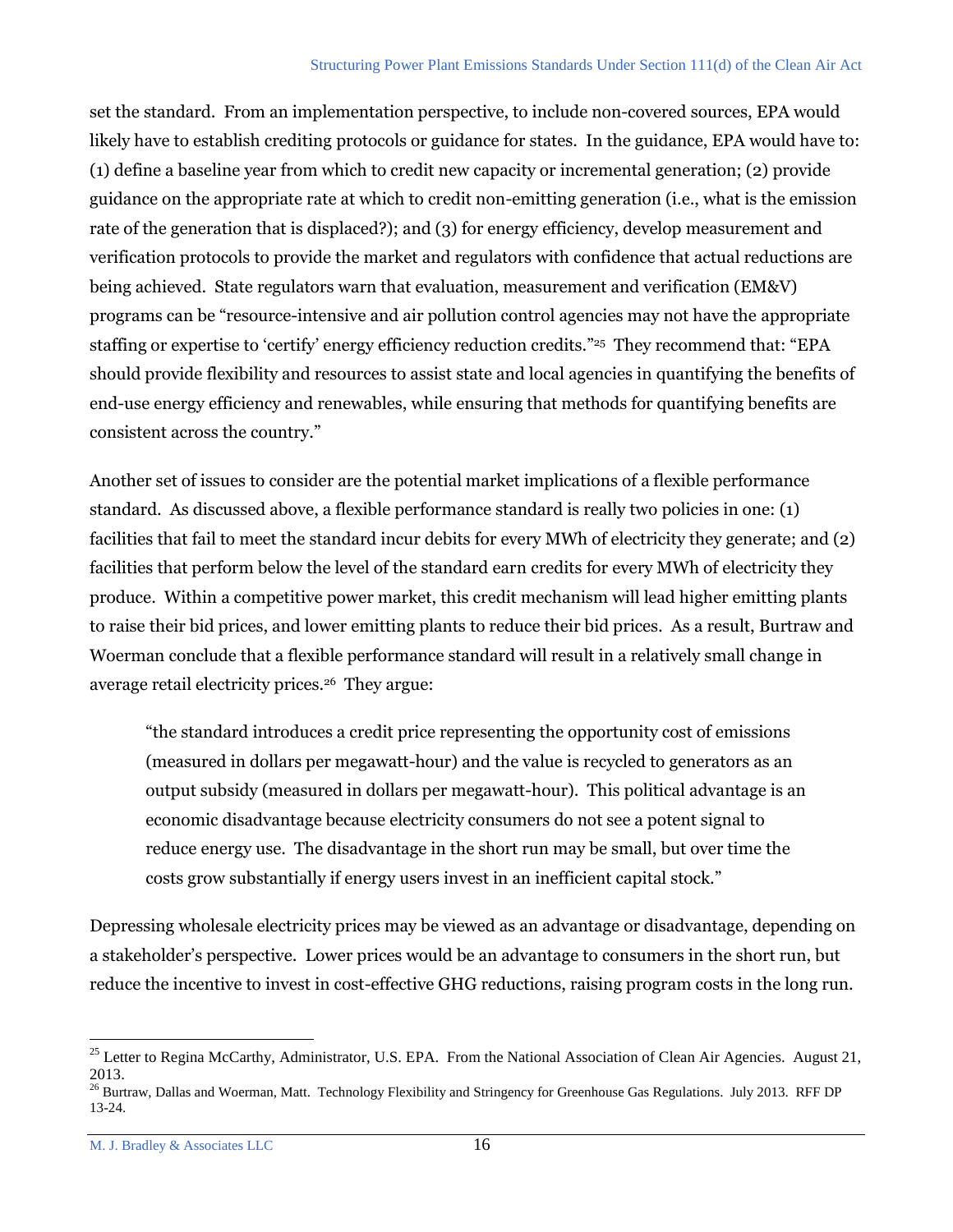### **A Variation on Option 2**

Option 2 would require a credit tracking system and credit protocols, if non-covered sources were included in the program. Alternatively, rather than implementing a full emissions trading program, a state could develop a plan, similar to a SIP developed under section 110, that relies on a portfolio of measures to satisfy the emissions guidelines. Based on modeling, state regulators could demonstrate the reductions that would be achieved by a combination of enforceable emissions reduction programs, such as renewable performance standards or energy efficiency standards, along with performance standards that are used to directly regulate sources. The performance standards would be adjusted to reflect the anticipated benefits of the broader portfolio of measures. At the source level, an operator may be responsible for developing a compliance plan that met the required standard through a combination of investments within its fleet and actions that are implemented outside the source category, such as investments in nuclear uprates or other approved projects that produce additional and verifiable greenhouse gas emission reductions.

Such an approach would avoid the need to establish a trading program with discrete emission credits but would potentially create significant legal challenges around source enforceability and federal enforceability of state programs in addition to the accounting and legal concerns described above. To address concerns about source enforceability and federally enforceability of state programs, a state could propose contingency measures that would be applied if the state failed to meet its obligation.

**Option 3 (state budget approach).** A state budget approach would involve EPA deriving statewide  $CO<sub>2</sub>$  emissions budgets for electric generating facilities in each of the states covered by the rule. States would then have the flexibility to determine their preferred method for meeting their assigned budget, including the option of relying on a system of transferable emissions permits. If states elected to implement a trading program, power plant operators would track their  $CO<sub>2</sub>$  emissions and surrender an emissions permit for each ton of  $CO<sub>2</sub>$  released to the atmosphere. In this way, the budget restricts the level of emissions, but the industry would have the flexibility to determine the most costeffective compliance strategy. EPA could facilitate interstate trading of emissions permits by developing a model rule or guidance that would establish consistent and compatible trading programs. This is the approach that EPA used under section 110 of the CAA to address the interstate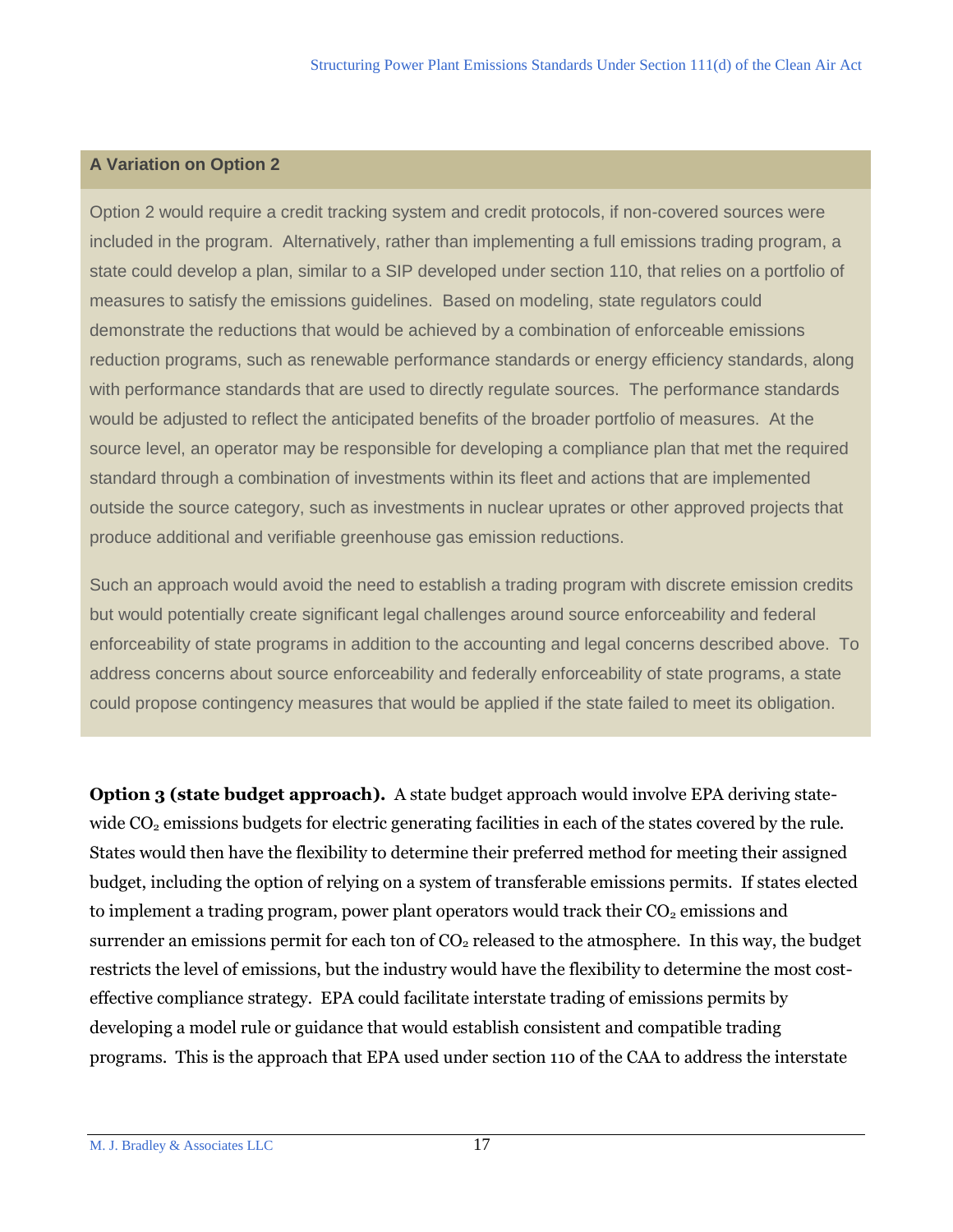transport of NOx and  $SO_2$  emissions and the approach EPA finalized and intended to use under CAMR.

Under a state budget approach, states would retain the flexibility to establish alternatives programs that were demonstrated to be equivalent. For example, a state could propose to give each company operating in the state a set number of emission permits. Under such a scenario, a regulated utility might advocate for a company-wide emission budget that it could reflect in its integrated resource plan.

In proposing a state budget approach, EPA could still develop a rate-based performance standard and then translate that performance standard into state budgets, giving each individual state the choice in terms of whether to impose a rate-based performance standard or state-wide emissions budget. In guidance to states, EPA could:

- define the appropriate baseline period (i.e., the MWh data used in converting the lb/MWh standards to tons);
- determine whether and how future economic growth should be factored into the calculation of the budgets; and
- define trading rules for states that elect to allow trading as a compliance mechanism.

A key challenge under this approach would be establishing the appropriate baseline to ensure the state budget performs as intended. If state budgets are too high, the program may not deliver the anticipated reductions, and if they are too stringent, the negative political and economic implications would be significant. Predicting economic trends and natural gas prices are difficult, but both have the potential to dramatically affect the implications of states' budgets. This uncertainty presents a challenge for any state budget approach.<sup>27</sup>

Figure 3 highlights the  $CO<sub>2</sub>$  emissions trends (2000-2011) in a sampling of states. For example, Pennsylvania's average fossil emission rate declined 16 percent in 2011 (relative to its peak in 2002). Coal-fired generation in Pennsylvania has declined 18 percent since its peak in 2007; natural gas-fired generation has more than doubled over that same period. As a result, the state's total electric sector  $CO<sub>2</sub>$  emissions have declined 9 percent since 2007. Georgia's  $CO<sub>2</sub>$  emissions have declined 25 percent since 2007 after a 33 percent decline in coal generation and a 65 percent increase in natural gas-fired generation. In selecting a baseline period, states should understand these changes in the past

 $\overline{a}$  $^{27}$  Unlike Section 111(b), which requires EPA to review standards for new and modified sources every eight years, Section 111(d) does not require regular review and revision.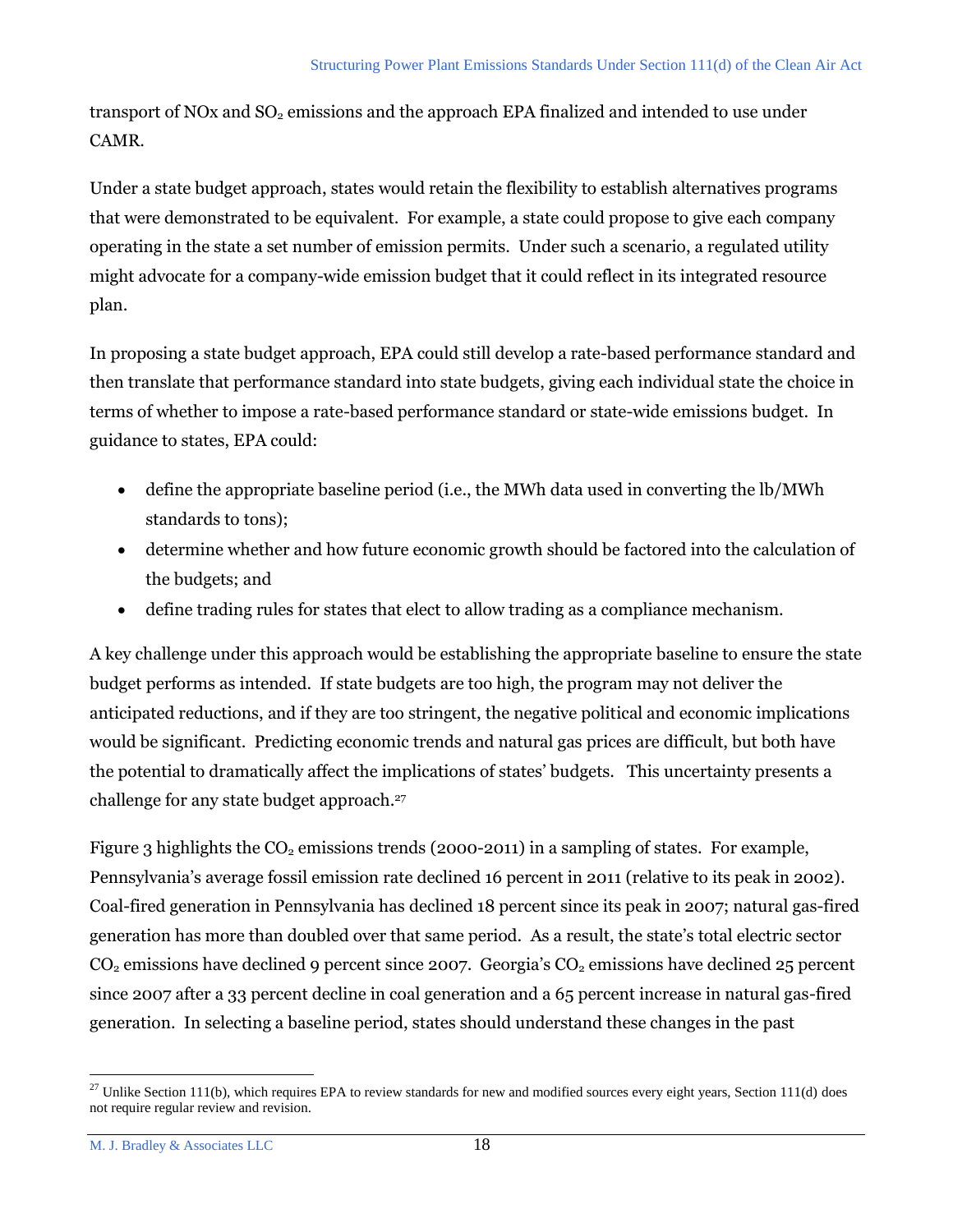utilization of different fuel types as well as future projected emissions trends (e.g., nuclear plant retirements, coal plant retirements, and anticipated new plant construction).

| <b>State</b><br>year | $CO2$ Emissions | <b>Fossil Rate</b><br>00 01 02 03 04 05 06 07 08 09 10 11 %Change 00 01 02 03 04 05 06 07 08 09 10 11 %Change 00 01 02 03 04 05 06 07 08 09 10 11 %Change | <b>All Source Rate</b>                                                                                                  |
|----------------------|-----------------|-----------------------------------------------------------------------------------------------------------------------------------------------------------|-------------------------------------------------------------------------------------------------------------------------|
| Pennsylvania         |                 |                                                                                                                                                           | <b>THE REFERENCE OF RESIDENCE AND RESIDENCE AND RESIDENCE AND RESIDENCE AND RESIDENCE AND RESIDENCE AND RESIDENCE</b>   |
| Florida              |                 |                                                                                                                                                           | <b>THE REAL PROPERTY OF REAL PROPERTY OF REAL PROPERTY OF REAL PROPERTY OF REAL PROPERTY OF REAL PROPERTY OF REAL</b>   |
| Alabama              |                 |                                                                                                                                                           | <b>THE REFERENCE OF A 13% REFERENCE OF A 1999 REFERENCE OF A 1999 REFERENCE OF A 1999 REFERENCE OF A 1999 REFERENCE</b> |
| Georgia              |                 |                                                                                                                                                           | <b>THE REFERENCE OF RESIDENCE OF REAL PROPERTY OF REAL PROPERTY OF REAL PROPERTY OF REAL PROPERTY OF REAL PROPERTY</b>  |
| Oklahoma             |                 |                                                                                                                                                           | <b>THE RESIDENCE AND RESIDENCE AND RESIDENCE AND RESIDENCE AND RESIDENCE AND RESIDENCE AND RESIDENCE AND RESIDENCE</b>  |



**Note:** Percentages represent the change in 2011 from peak emissions or emissions rates (darker bars). Rates are pound per megawatthour (net). Emissions are calculated based on fuel consumption for electricity generation only, rather than total fuel consumption for electric and steam production.

**Source:** MJB&A analysis based on U.S. EIA 923 data.

Establishing the appropriate methodology for allocating emission permits would also be a challenge. EPA could leave such decisions entirely to the states; it could provide specific direction through a model rule; or it could express general preferences through a guidance document.<sup>28</sup>

There are several important advantages of a state budget approach, including the environmental certainty that results from limiting total allowable emissions. In setting the state-wide budgets, EPA ensures that aggregate emissions will remain below the level of the combined national budget. Allowing the trading of emission permits also eliminates the need to establish special crediting mechanisms for energy efficiency, renewables, or nuclear generation. Investments in these alternative resources are accounted for under a state budget approach by lowering overall emissions, making a special crediting system unnecessary. Additionally, unlike a conventional performance standard approach, a state budget system creates an ongoing incentive for technology innovation and operational improvements.

<sup>&</sup>lt;sup>28</sup> Among the decisions, EPA and the states will have to the frequency of allocations, the basic method of allocation (e.g., a grandfather approach, updating output-based allocation, or an auction), and the use of set-asides (e.g., set-asides for energy efficiency projects, renewable energy sources, or for new units).